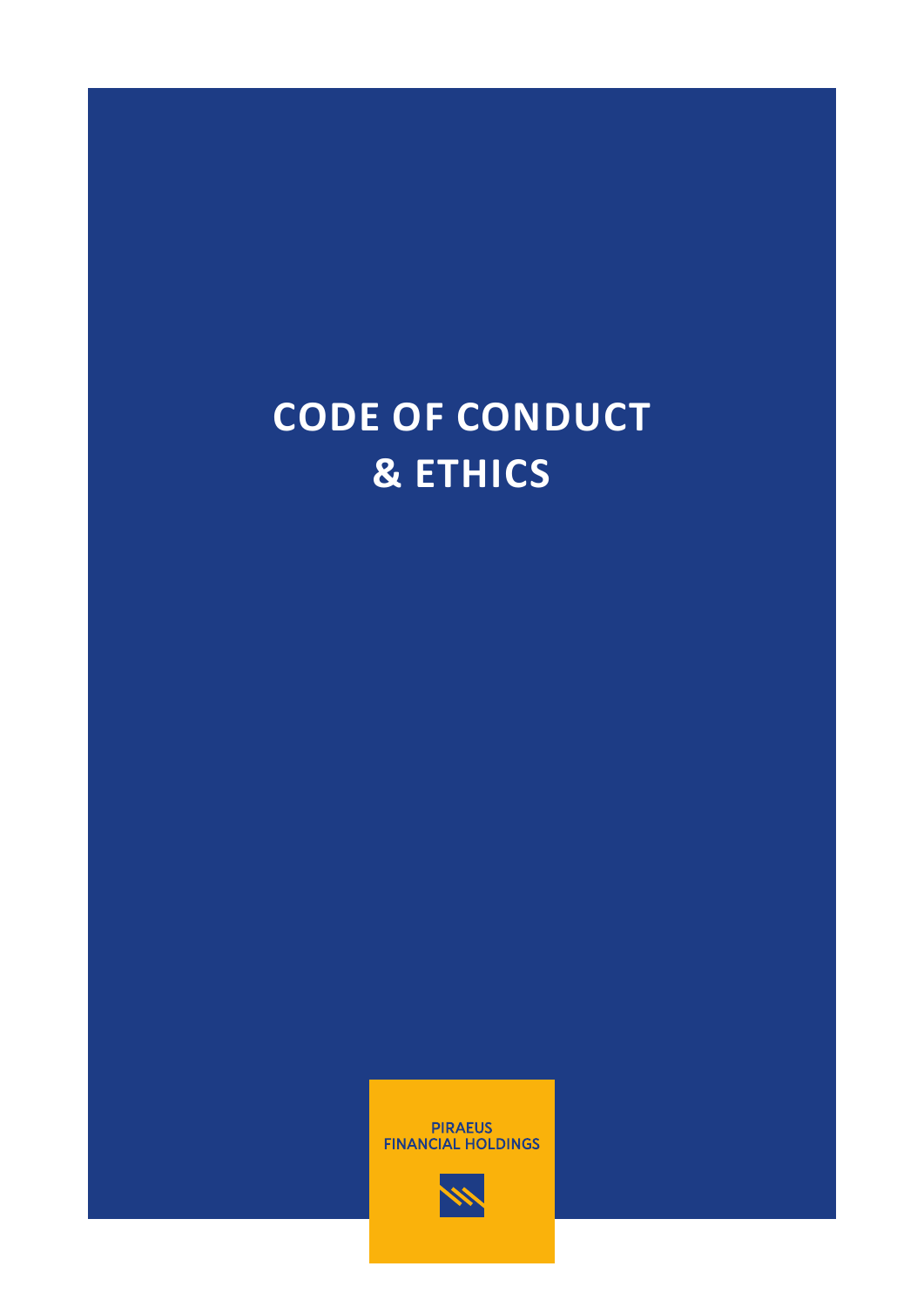#### *Dear Associates,*

*The fast-changing financial environment, where we operate, dictates our timely response to the preservation of a corporate culture, which is based on strong, stable values and guides us directly to adopt changes and innovative ideas.*

*We operate in an accountable, transparent and merit-based manner, within a high performance environment, with the indicated standards of conduct and collaboration.*

*We reform our Code of Conduct & Ethics in order for our behaviors and actions to create value, to be governed by integrity and trust, to challenge the frontiers and enthuse our customer, our colleague, our shareholders and the society.*

*I urge you all and every one of you to apply the new Code with a high sense of commitment. We all together have the responsibility to safeguard the Piraeus Group's reputation and future, adopting the standards of professional excellence and integrity.*

*Being fully aware of our responsibility, I personally, along with the members of the Executive Committee are committed to the practical implementation of the Code's principles in each sector of our business activity.*

#### *The Code of Conduct & Ethics strengthens our values in practice.*

*Christos Megalou CEO*

*Signed by the member of the Executive Committee*

*Tom Arvanitis* 

*Emmanouil Bardis*

*George Georgopoulos* 

*Theodoros Gnardellis*

*Vassilis Koutentakis*

*Dimitrios Mavrogiannis*

*Ioannis Stamoulis*

*Theodore Tzouros*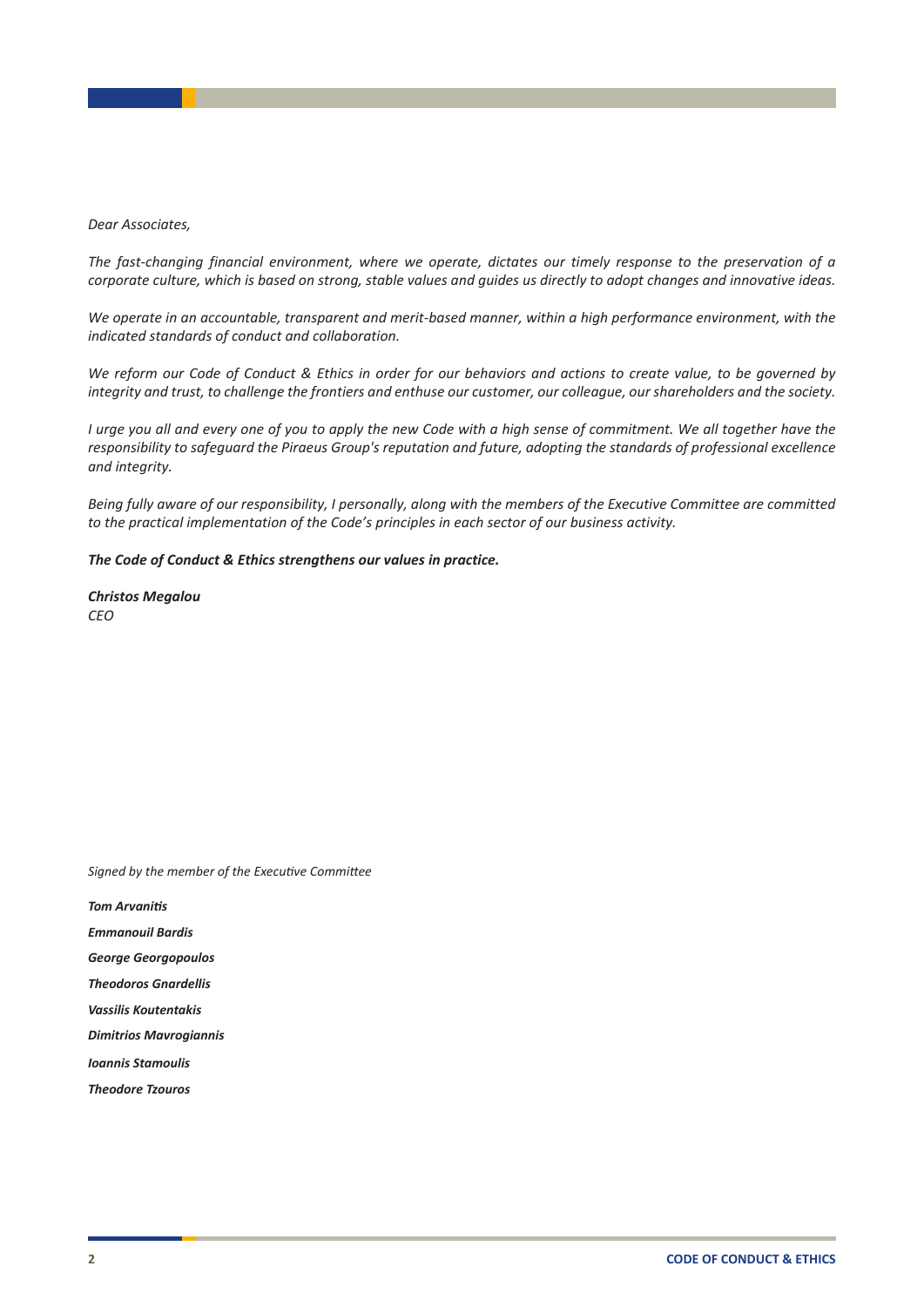# *PURPOSE, VALUES & BEHAVIORS*

# **Our purpose**

Our purpose is to be a pillar of stability for the Greek economy, to fuel growth and to promote innovation. Our abiding footprint is positive for the benefit of our customers, our people, our shareholders and society at large, fully reflecting our values.

# **Our values**

We make sure that our values correspond to the needs of all stakeholders.

|                     | We create value in all we do                                                                                                                              | We challenge frontiers                                                                                                                                              |
|---------------------|-----------------------------------------------------------------------------------------------------------------------------------------------------------|---------------------------------------------------------------------------------------------------------------------------------------------------------------------|
| <b>CUSTOMERS</b>    | Our products, services and advice all generate<br>value for every customer.                                                                               | We challenge frontiers to deliver the best cus-<br>tomer experience in our processes, products,<br>services and technology.                                         |
| <b>EMPLOYEES</b>    | Our employees have unique opportunities to<br>demonstrate their talent, effort and achieve-<br>ments, in a transparent and meritocratic en-<br>vironment. | Our people have a voice that is influential and<br>tangible, leading to a new sense of engagement<br>and accountability.                                            |
| <b>SHAREHOLDERS</b> | Our activities lead to sustainable and out-<br>standing financial performance.                                                                            | We capture the value of innovation, both in<br>terms of costs and business development. This<br>strengthens our competitive advantage.                              |
| <b>SOCIETY</b>      | As the leading player in the Greek banking<br>sector and the economy at large, we create<br>value to secure reliable operations and enable<br>growth.     | We become a benchmark in the country for<br>addressing developments in security, fraud,<br>money laundering and qualify as a partner for<br>regulation development. |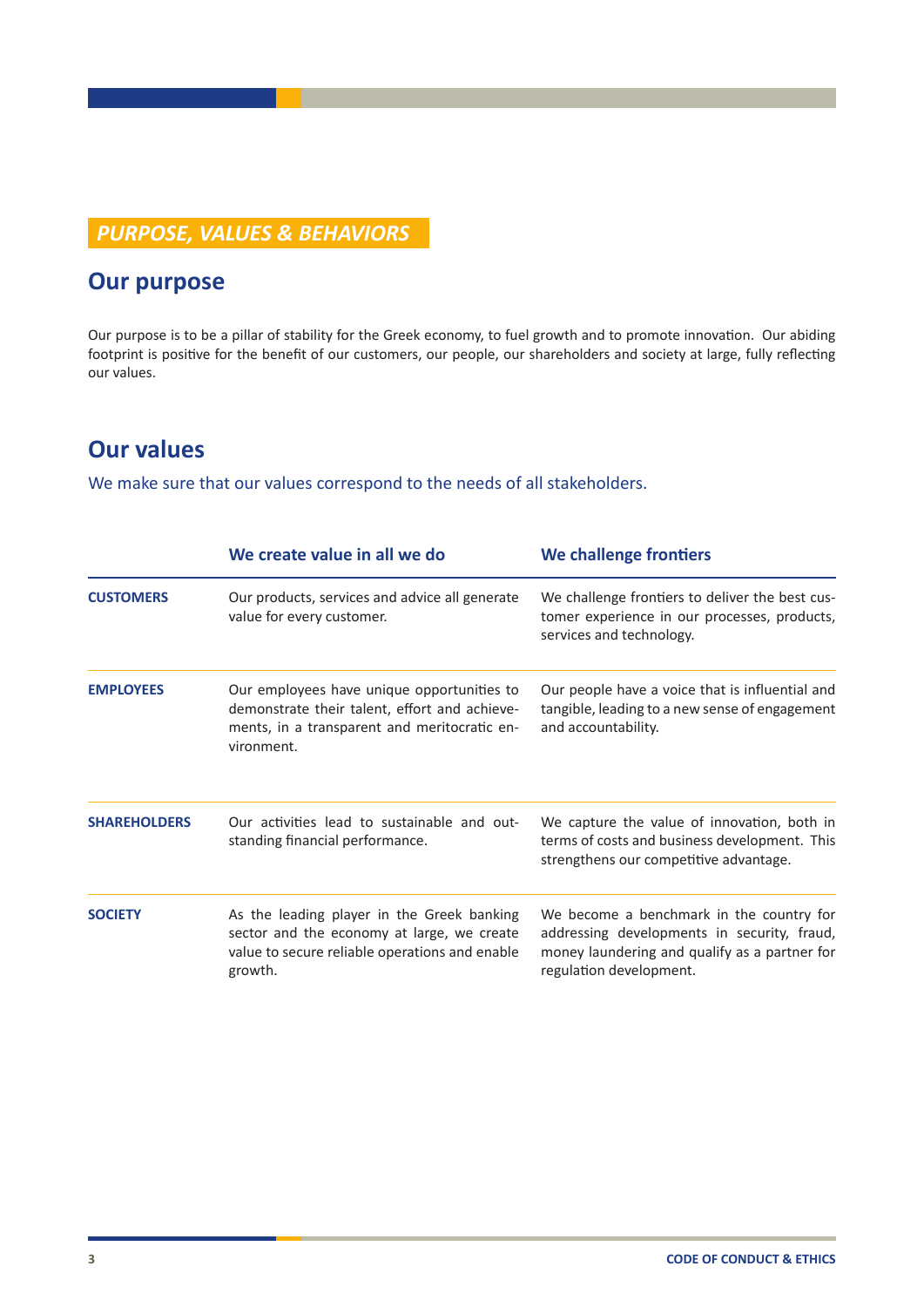|                     | We enthuse our customers                                                                                                                                                              | We build relationships of trust                                                                                                                                                                             |
|---------------------|---------------------------------------------------------------------------------------------------------------------------------------------------------------------------------------|-------------------------------------------------------------------------------------------------------------------------------------------------------------------------------------------------------------|
| <b>CUSTOMERS</b>    | We go the extra mile for our customers, be it<br>at the front-line or amongst those supporting<br>the front-line. We constantly seek for new<br>opportunities to engage our customer. | We keep our promises. We are transparent<br>with our customers and we treat them with<br>care and respect.                                                                                                  |
| <b>EMPLOYEES</b>    | Our employees are empowered and able to<br>put the customer first, always. We strive for<br>genuine enthusiasm in our work as this is<br>reflected in the customer experience.        | We are transparent in our communication with<br>each other. We have no hidden agendas and<br>we act with integrity at all levels and foster<br>collaboration. We emphasize sustainability and<br>inclusion. |
| <b>SHAREHOLDERS</b> | We retain and grow the largest base of prima-<br>ry corporate and retail customers. We build<br>customer loyalty.                                                                     | We make decisions in accordance with a best-<br>in-class governance framework, and communi-<br>cate results timely and truthfully.                                                                          |
| <b>SOCIETY</b>      | We believe that business development and ex-<br>ecution only occurs with adequate customer<br>protection and compliance. The wealth of our<br>customers is the foundation of growth.  | Our processes meet regulatory requirements.<br>Our communication and reporting is efficient,<br>proactive and accurate.                                                                                     |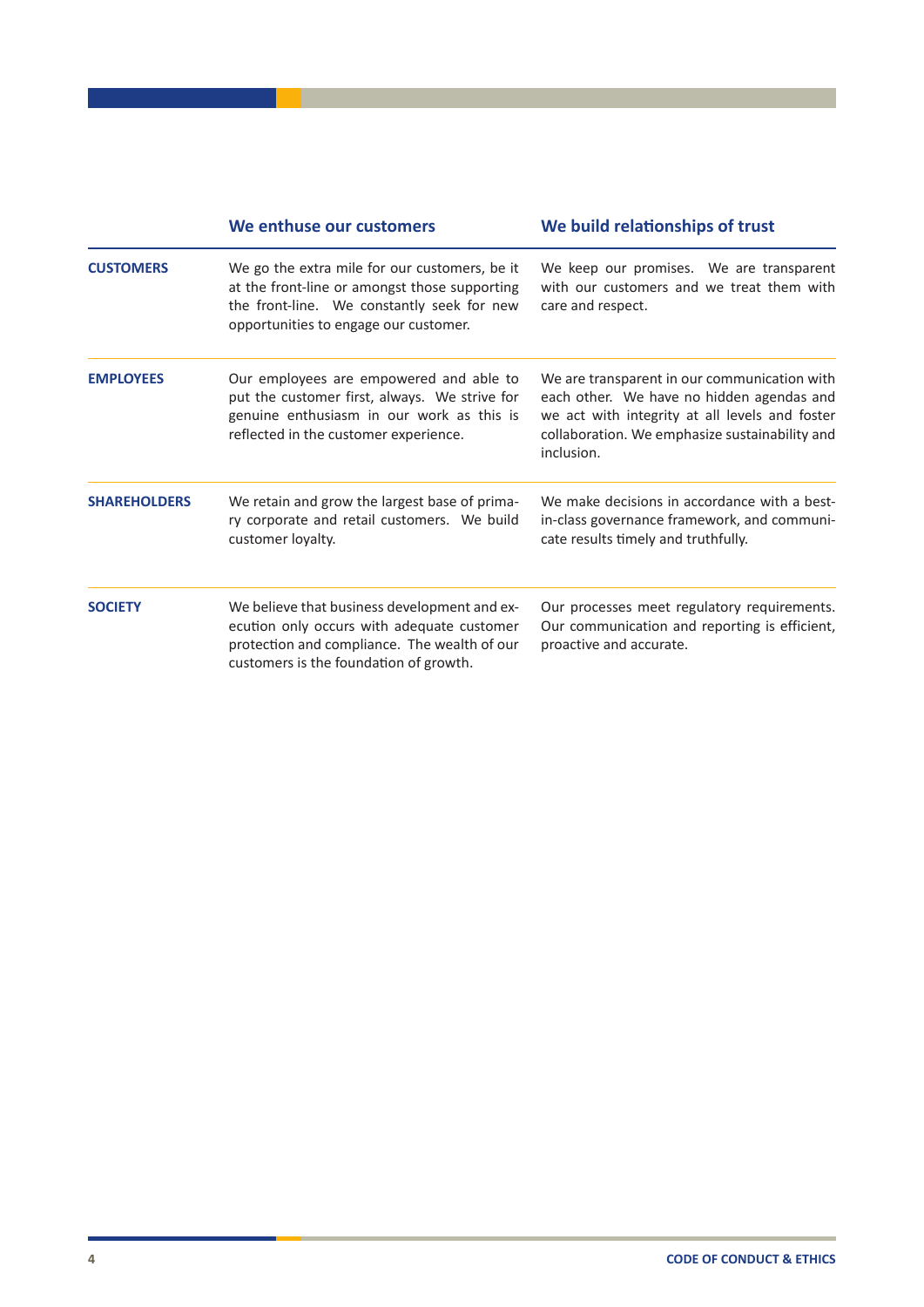# **Behaviors**

The Code of Conduct & Ethics defines the manner in which we, as Piraeus Group's employees, act, carry out our work and make decisions, according to the Code of Banking Conduct, but also the Group's principles and Compliance framework.

#### We ensure that our behaviors are in line with and promote our values

- **E** We communicate the Group's purpose vision and values.
- We are **committed** to creating sustainable development by incorporating human, social and environmental aspects in our activities.
- We make effective **use** of our experience and we protect and promote the Group's interests.
- We **understand** and evaluate the possible effect of our actions and receive guidance accordingly.
- We **seek** to develop and improve continuously our skills and knowledge, by making effective use of the training and development programs provided.
- We **innovate** by responding to challenges.
- We respond with flexibility to the changes in the working environment, in which we operate.
- We are **committed** to accomplishing exceptional results by improving the existing practices and procedures.
- We **take** the appropriate initiatives and seek for effective solutions.
- We constantly **seek** new knowledge and practices in our scope of work and incorporate them in our daily work.
- We **seek** opportunities for exchanging ideas and views.
- We ensure the timely appointment and preparation of our deputies, if expected by our role.
- We perform our duties and responsibilities in an accountable and impartial manner.
- We respond to our colleagues' complaints or/and problems with understanding and seek to resolve them fairly and timely.
- We are **accountable** for all our actions or omissions resulting in damage or risk of damage for the organization.
- We **take care** of our personal hygiene and our overall professional appearance and presence.
- We support creativity and adopt the innovative ideas of our colleagues.
- We **collaborate** openly with the colleagues, within our team, across teams and with the other units, by disseminating information, and contribute into the common work and accomplishment of the organization's objectives.
- We draw attention to every fact that may pose a danger to the hygiene and the physical integrity of our customers and colleagues.
- **EXECUTE THE SURFAINE SURFAINE SURFAINE SURFAINE SURFAINE SURFAINE INTERNATION AND CONDUCT AS THE SURFAINE OF CONDUCT & ETHICS<br>
<b>EXECUTE:**<br> **EXECUTE:**<br> **EXECUTE:**<br> **EXECUTE:**<br> **EXECUTE:**<br> **EXECUTE:**<br> **EXECUTE:**<br> **EXECUTE:** ■ We are constantly **updated** through the Group's announcements and also of the developments concerning the Group.

We create value **We create value** in all we do **in all we do**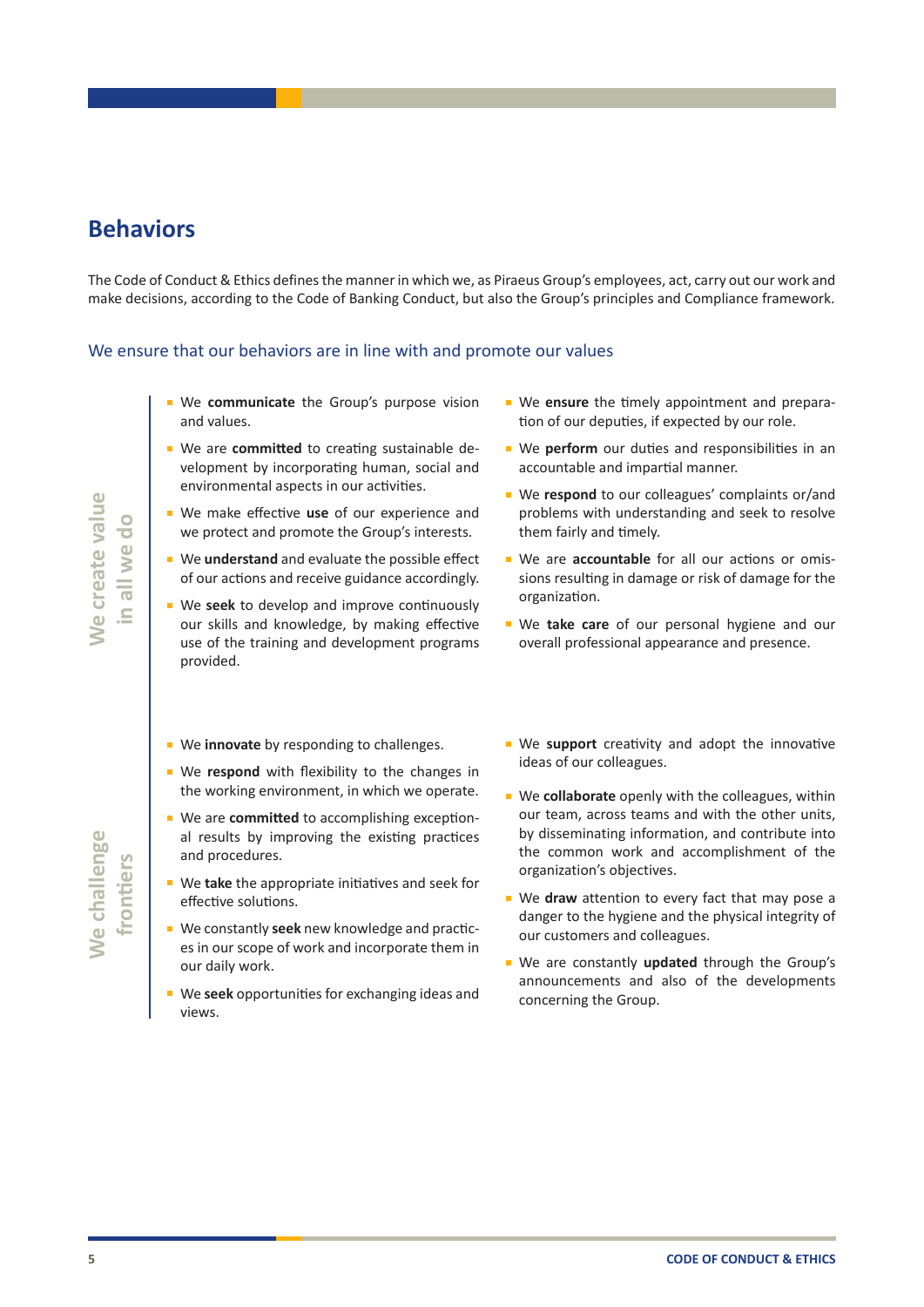elationships of trust **relationships of trust** We build **We build**

- We **contribute** to the success of our customers, by providing them with the appropriate advice and solutions tailored to their needs.
- We **build** relationships of trust with our customer, by communicating and operating transparently.
- We seek opportunities for synergies and collective contribution, by creating an excellent customer experience.
- We **listen** to the customer's complaint and ensure that it is handled in the best possible manner.
- **We reinforce** the working environment with our attitude, with no tolerance to any type of discrimination, bullying and harassment and with respect to diversity.
- We **inspire**, motivate and operate with exemplary behavior.
- We act in a respectful, ethical and objective manner towards our colleagues and encourage corresponding behaviors by our attitude.
- We **make** every effort to prevent fraud incidents, as well as the disclosure of information related to our business, to third parties.
- We **handle** the available resources (e.g. computers, expendable supplies) in a respectful manner during the implementation of our work.
- We **administer** any customer information with the necessary confidentiality.
- We **provide** valid and timely support to the colleagues serving the customer.
- We **treat** the customers with the utmost willingness, politeness and speed.
- We are constantly **updated** about the Group's and competition's products and make effective use of the relevant procedures, communication channels and systems for the optimum service of customers.
- We **meet** our commitments towards our customer with consistency.
- We take seriously into account and manage with prudence the risk in each of our activities.
- We provide our team with unbiased & objective feedback regarding the effectiveness, moral and conduct of each member.
- We seek the effective completion of our works within the predetermined time framework.
- Both in and outside our workplace, we **behave** in a manner which does not expose ourselves and the organization and does not offend or damage the corporate image and reputation of the Group.
- We **exercise** freely our constitutional right in performing trade unions' activity.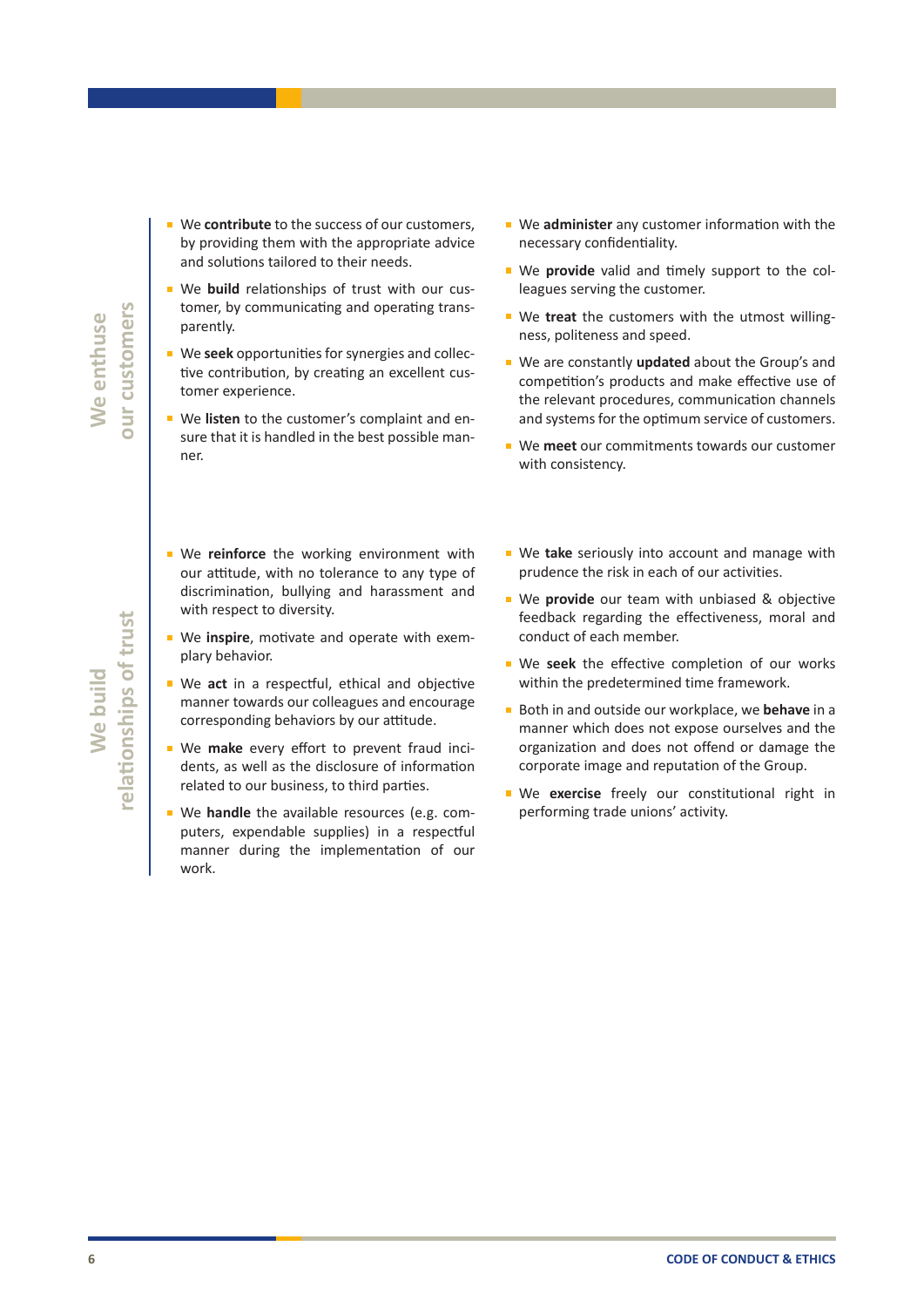### *PIRAEUS REGULATIONS, POLICIES AND PROCEDURES*

They ensure that we operate and act on the basis of the broader legal and regulatory requirements of the sector and the organization itself.

#### **Combating of Corruption & Bribery**

- Manual for Piraeus Bank Anti-Money Laundering & Counter-Financing of Terrorism
- *ARIS > Policies and Regulations > Piraeus Bank Group Compliance*
- Compliance Policy «Anti-Money Laundering & Counter-Financing of Terrorism» *ARIS > Policies and Regulations > Piraeus Bank Group Compliance*
- **Number** Whistle-Blowing and Anti-retaliation Framework
- *ARIS > Policies and Regulations > Piraeus Bank Group Compliance* **Exceptions & Discounts on the Table of Fees, Rates &** Value Dates Policy
- *ARIS > Policies and Regulations > Pricing/Interest Rates/Deposits*
- **Authorized Representatives Regulation** *ARIS > Policies and Regulations > Authorized Representatives*

#### **Information & Banking Confidentiality**

- Corporate Governance Structure & Operating Regulation - «Confidentiality – Customers' Personal Data Protection» *ARIS > Policies and Regulations > Operation framework & Governance*
- General Data Protection Regulation *HR Portal > Employment Framework*
- Framework of Safe Social Networking *ARIS > Policies and Regulations > Human Resources*
- Code of Banking Conduct «Secrecy Banking and professional confidentiality» & «Gathering and Maintenance of Transacting Parties' Information» *ARIS > Policies and Regulations > Human Resources*
- Compliance Policy «Personal Data/ Banking Confidentiality»

*ARIS > Policies and Regulations > Piraeus Bank Group Compliance* 

#### **Money Laundering**

**Manual for Piraeus Bank Anti-Money Laundering &** Counter-Financing of Terrorism

*ARIS > Policies and Regulations > Piraeus Bank Group Compliance*

■ Compliance Policy - «Anti-Money Laundering & Counter-Financing of Terrorism»

*ARIS > Policies and Regulations > Piraeus Bank Group Compliance*

- **Internal Audit Regulation** *ARIS > Policies and Regulations > Internal Audit*
- Code of Banking Conduct «Suspicious Transactions» *ARIS > Policies and Regulations > Human Resources*

#### **Information Security & Record Keeping**

- Corporate Governance Structure & Operating Regulation - «Ensuring the IT Systems' Continuous and Secure Functioning»
	- *ARIS > Policies and Regulations > Operation Framework & Governance*
- Data Governance Framework *ARIS > Policies and Regulations > Data Governance*
- General Data Protection Regulation *HR Portal > Employment Framework*
- Compliance Policy «Record Keeping Policy» *ARIS > Policies and Regulations > Piraeus Bank Group* Compliance
- Group Information Assets Security Policy Framework *ARIS > Policies and Regulations > Information Systems Se*curity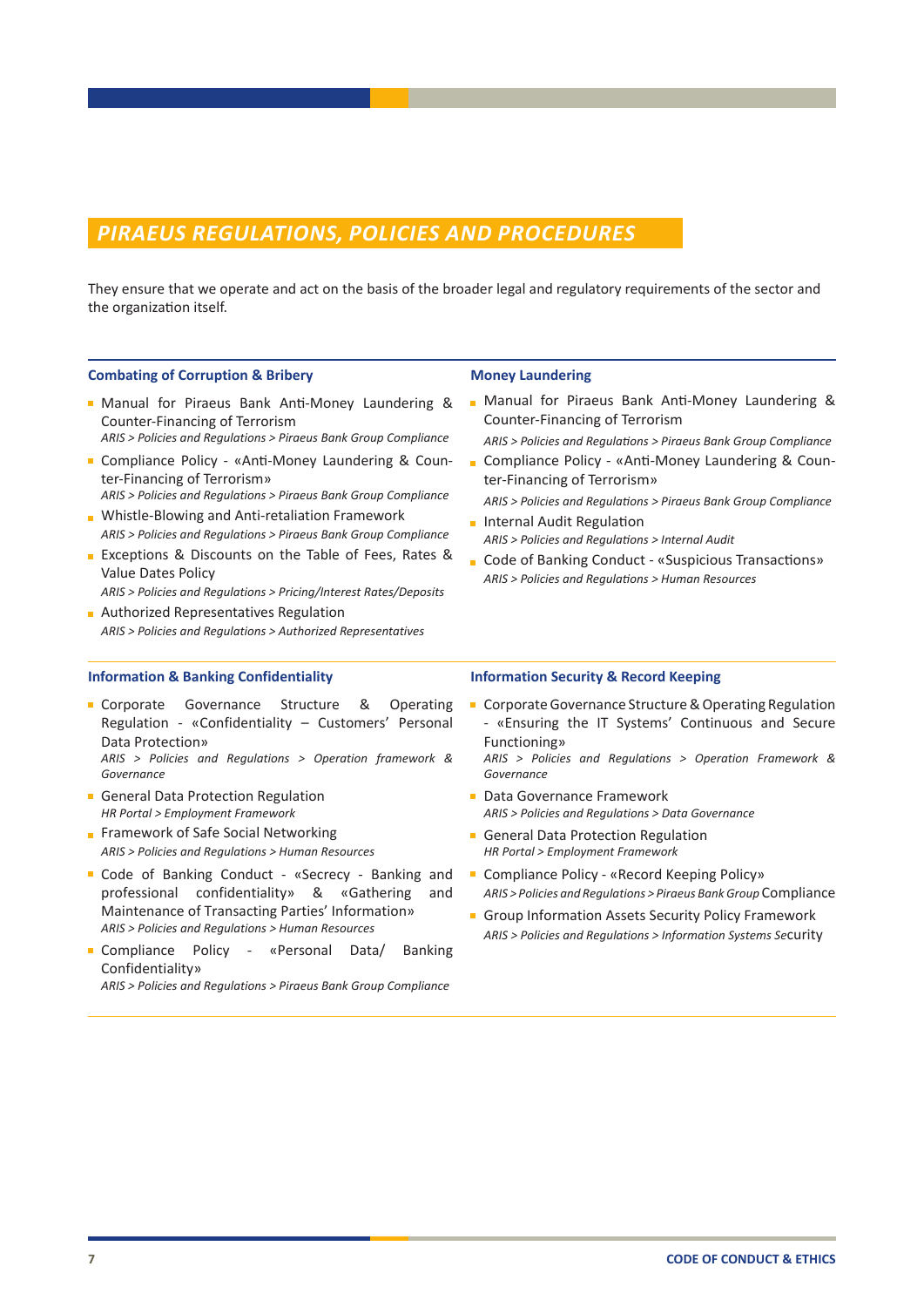#### **Risk Management**

- **Financial Institutions Credit Risk Management Policy** *ARIS > Policies and Regulations > Risk Management*
- Country Credit Risk Monitoring & Management *ARIS > Policies and Regulations > Risk Management*
- **D** Operational Risk Management Policy for Piraeus Bank Group

*ARIS > Policies and Regulations > Risk Management* 

- **Market Risk Management Policy** *ARIS > Policies and Regulations > Risk Management*
- Group Information Assets Security Policy Framework -«Information Assets Security Risk Management» *ARIS > Policies and Regulations > Information Systems Security*
- Corporate Governance Structure & Operating Regulation - «Risk Management» *ARIS > Policies and Regulations > Operation Framework & Governance*

#### **Diversity & Integration**

**Human Rights Policy** *ARIS > Policies and Regulations > Human Resources*

#### **Customer Complaints Management**

Corporate Governance Structure & Operating Regulation - «Examination and Management of Customer Complaints»

*ARIS > Policies and Regulations > Operation Framework & Governance*

- **E** Customer Complaints Management Regulation *ARIS > Policies and Regulations > Customer Complaints Management*
- Code of Banking Conduct «Transacting Parties' Complaints»
	- *ARIS > Policies and Regulations > Human Resources*
- Compliance Policy «Examination and Management of Customer Complaints»

*ARIS > Policies and Regulations > Piraeus Bank Group Compliance*

#### **Conflicts of Interest**

■ Compliance Policy – "Conflicts of Interest Policy" *ARIS > Policies and Regulations > Piraeus Bank Group Compliance*

#### **Employment Framework**

- **Leaves & Absences Policy** *HR Portal > Employment Framework > Leaves & absences*
- **External Employment Policy** *HR Portal > Employment Framework*
- Staffing Policy *HR Portal > Human Resources Management > Staffing*

#### **Health & Safety**

- Group Buildings Internal Operation Regulation *ARIS > Policies and Regulations > Central Buildings Operation*
- **Human Rights Policy** *ARIS > Policies and Regulations > Human Resources*

#### **Disciplinary Misconducts - Sanctions**

- **Senior Ethics Advisory Committee** *Intranet > Human resources > Internal Operating Regulation > Annex 3. Operation Regulations of Committees*
- **Ethics Advisory Committee** *Intranet > Human resources > Internal Operating Regulation > Annex 3. Operation Regulations of Committees*

#### **Performance Management**

- **Performance Evaluation Regulation** *ARIS > Policies and Regulations > Human Resources*
- **Promotions Policy** *ARIS > Policies and Regulations > Human Resources*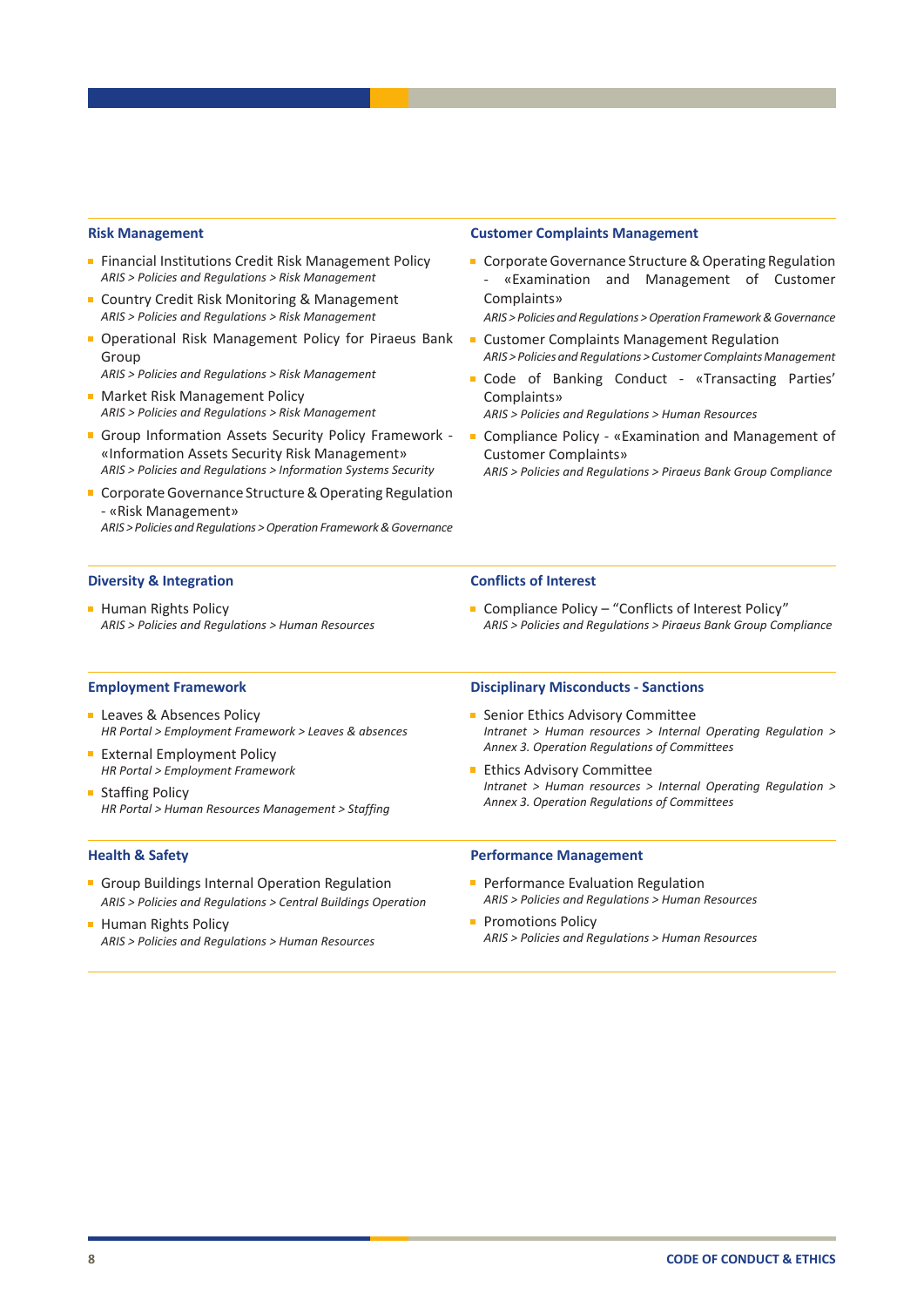#### **Usage of Internal Means of Communication and Social Media**

- Framework of Safe Social Networking *ARIS > Policies and Regulations > Human Resources*
- Compliance Policy «Communication with Mass Media» *ARIS > Policies and Regulations> Piraeus Bank Group Compliance*
- Internet, Intranet & Email Services Use Policy *ARIS > Policies and Regulations > Communication*

#### **Participation of executives as speakers or trainers**

**Policy for Group Executives' Participation in Conferences** as Speakers or Trainers in Non-bank Seminars *ARIS > Policies and Regulations > Human Resources*

**The Code's content is not exhaustive, but it includes the minimum requirements that should be applied and are complemented by the above-mentioned Policies, Procedures and other internal documents or/and arise from our contractual Obligations, as well as Management Circulars, which are equally binding for all of us.**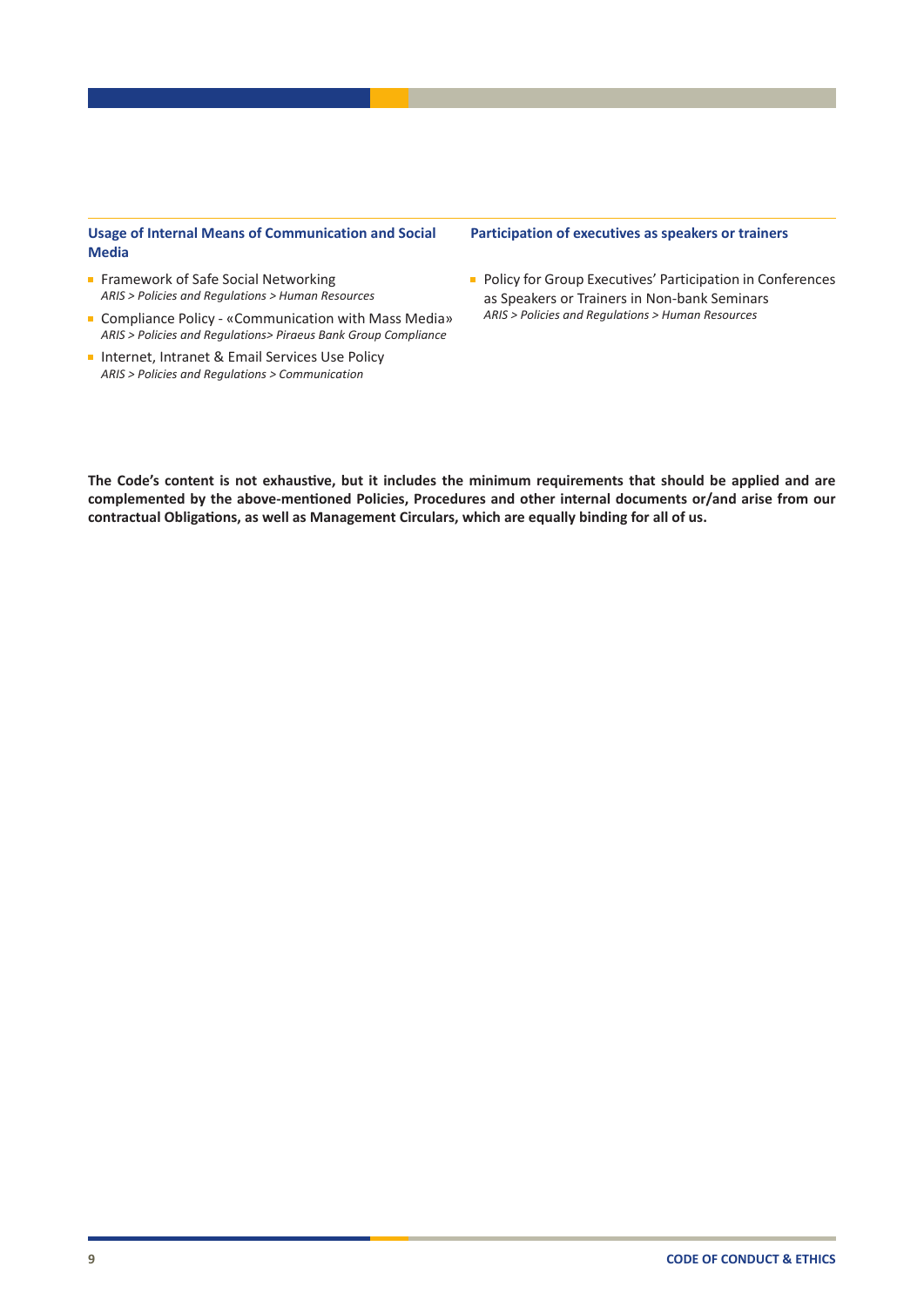### The key elements of our employment framework

## *WE COMMIT TO...*

- **Keep** strict confidentiality regarding any act, transaction and customer relationship, activity, measures and planning of the organization, even after the termination of our employment relationship.
- **Take** all the necessary measures and make every possible and feasible effort to ensure and/or minimize any risk arising from criminal activities.
- **Inform** the responsible bodies of the organization for any negligence or/and illegal, dishonest act or/and irregularity we might become aware of, even if it concerns confidential procedures and data.
- **Act** according to the responsibilities of the role in which we are allocated, regardless of our previous job title or level.
- **Arrive** at our work and provide our services according to the applicable working hours.
- **Perform**, during working hours, the duties, which are exclusively related to our responsibilities in the organization.
- **Inform** (e.g. by email) about any absence during the working hours, outside the premises.
- **Keep** a healthy working environment, free of smoke products, electronic cigarette, alcohol and substances.
- **Ensure** the maintenance of hygiene and cleanliness in the workplace and shared areas.
- **Respect** our colleagues and customers, when working in open-space offices (e.g. volume of ringtones, conversations, meetings).
- **Handle** with consistency and diligence the amounts, securities, bonds, paychecks etc., which will come to our possession or management as staff members.
- **Adhere** thoroughly to the relevant circulars, instructions, as well as the regulatory provisions issued concerning the prevention of "Money Laundering".
- **Refrain** from transactions giving rise to any conflict of interest for the customer or the Group.
- **Guarantee** the transparency in our personal financial transactions and disclose any investment positions, which we  $\mathbf{r}$ may hold.
- **Assign** rights over any intangible property (creation of intellectual or industrial property, invention, discovery, improvement, method et al.), which we may generate throughout our employment relationship, either on our own or with others, when performing our work or within its framework, in the Group.
- **Notify** our employer of any change in our family status, in our residential address, as well as of any circumstance, incident or situation, which could affect our employment relationship with the organization, or comprise the legal basis for any of our rights towards it (such events or incidents will only become effective as of the above-mentioned notification, which is evidenced only through written confirmation by the organization).
- **Return**, upon the termination of our employment, without prior notice or action for the side of the organization, any email, document or/and other item, tool, device, which are owned by the Group and may be in our possession.
- **Inform** our employer (Group HR) in case we are prosecuted for our work in Piraeus Group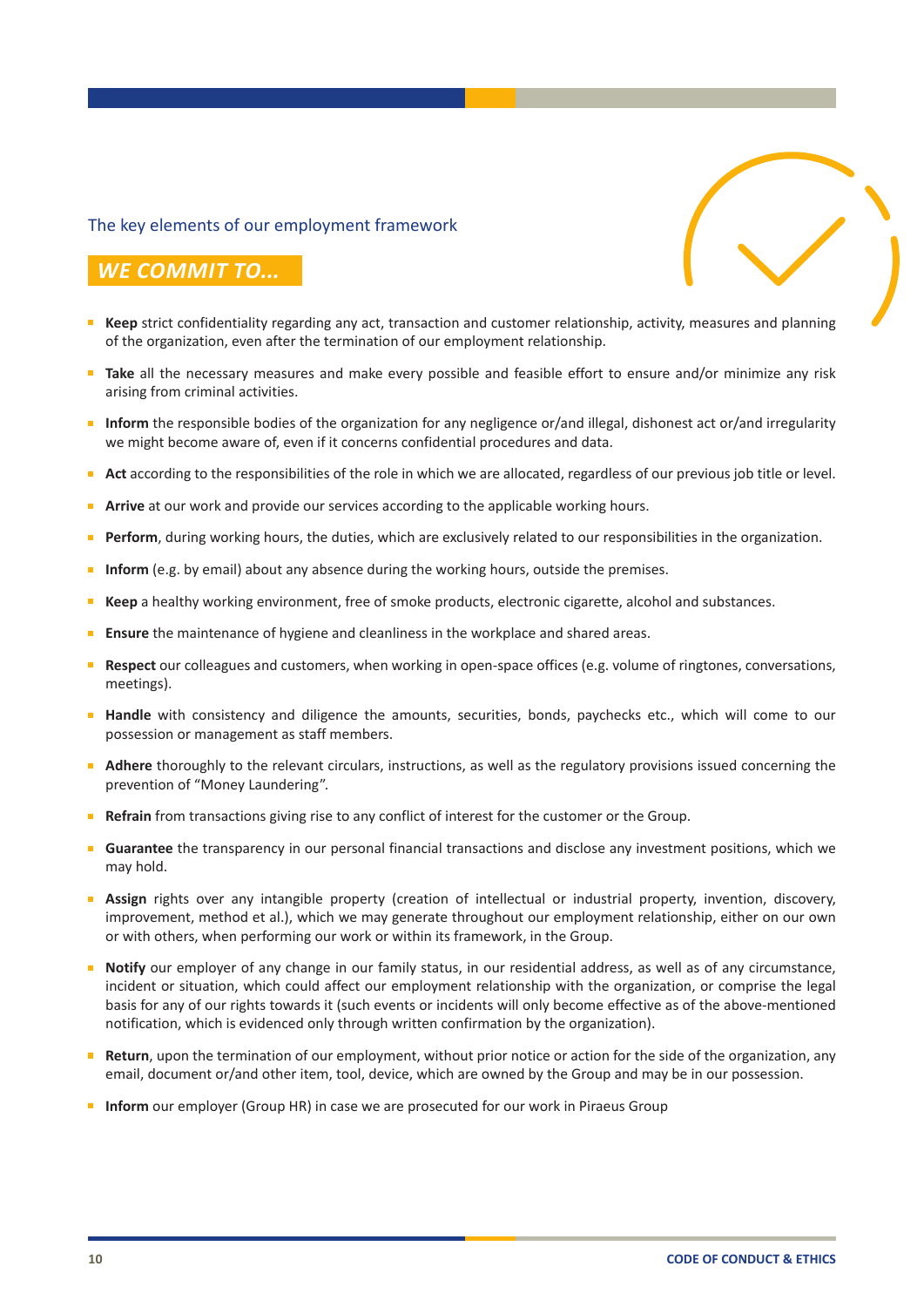### The key elements of our employment framework

### *WE COMMIT NOT TO...*

- **Take part** in affairs and actions, which may be related to criminal activities, bribery or corruption.
- **Allow** or take part in any profit-making activity or gambling in a systematic manner.
- **Perform** transactions for personal benefit or for the account of friends or relatives, by making use of confidential information through our corporate role (the restriction also extends to spouses and up to the third degree relatives).
- **Accept** any discount, gift, fee or benefit to our own advantage from a customer, supplier or person transacting with the Group, except for the non-personalized business gifts or memorabilia (up to €100).
- **Manipulate** or/and deceive others.
- **Judge**, comment, criticize, threat, bully or/and harass our colleagues.
- **Notify** confidential information or withhold information.
- **Act** for our own benefit, making use of the organization's means, infrastructures, data, accesses or/and human resources.
- **Be** absent without any previous notice or permission.
- **Be affected**, by our colleagues' ideological and political beliefs, on our professional judgement for their status or/and development.
- **Execute** instructions, which are considered to be in conflict with the organization's Policies, Procedures and Regulations.
- **Borrow** or lend excessive amounts, in relation to our financial position, or in an informal manner, guarantee loans or third-party receivables without prior assessment of its purpose and the risk we undertake, while following a prudent and consistent approach as to our credit exposure.
- **Use** to the benefit of third-parties, who are not entitled to, any product or service of favorable terms, which is granted to us due to our corporate role.
- **Make** any public statements, in the name of the Piraeus Group, without any prior written approval from the Management.
- **Use** our capacity as employees of the Group in events, conferences, statements, interviews to the media and cooperations of any nature in general, which concern ourselves and are not related to the Group's activity, without any prior written consent of the Bank's Management.
- **Take on** responsibilities, become employed in the private or public sector, under any employment relationship, either directly or indirectly, either on our own behalf or on behalf of any other individual or legal entity, either on pay or not, and pursue any business activity (as employee, member of the management/Board of Directors, shareholder/ partner), without prior approval of the immediate supervisor and his/her Head, as well as the written permission/ judgement of the Group Human Resources and Group Compliance.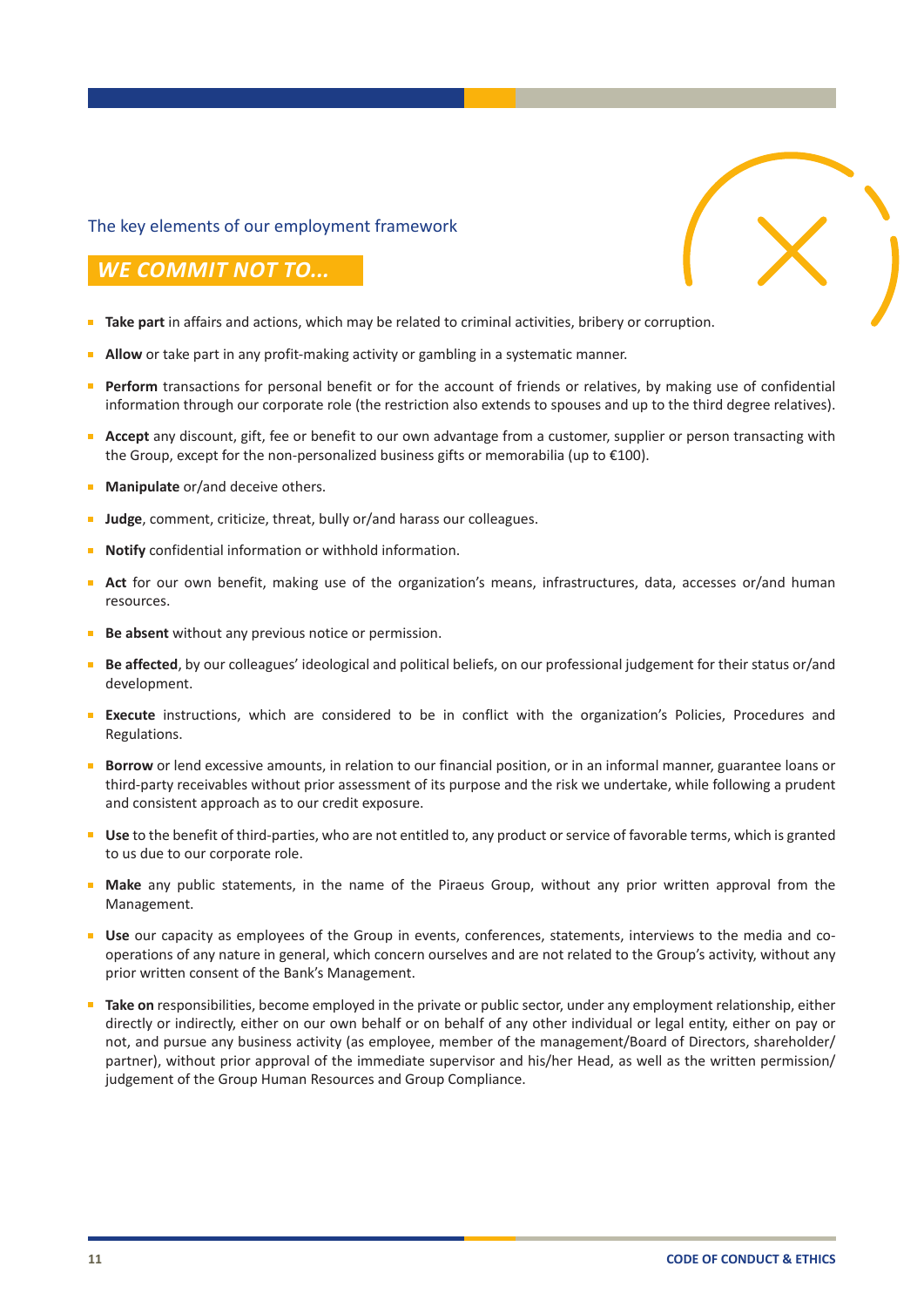# *HOW WE MAKE DECISIONS*

Our consistent objective is to create value for all the stakeholders of the Group, with each one of us translating the strategic priorities responsibly and professionally, every single time.

Being oriented towards our values' system, we make proper decisions and always operate within the applicable employment framework.

In cases where the decision-making is not clear and there are doubts, we pose the following questions to ourselves, thus leading us to the appropriate solution:

- **W** Have I checked/assessed the regulatory & employment framework?
- **WWA** Have I taken into account the present Code and the applicable Policies of the Group?
- **W** Have I weighed all the possible risks related to my decision?
- **W** Have I taken into account the effect that my decision will have within and outside the Group?
- Am I certain that my decision will not affect the trust and will not expose the safety of the Piraeus stakeholders?
- AM I in a position to share my decision with a third party or even make it public?
- Would I maintain the same point of view for the decision, if another person had made it?

In case that the answer to any of the above questions is NO, we need to stop in order to gather more information, consult the responsible Units or/and ask guidance from our supervisor.



**For issues related to Piraeus Group's Code of Conduct & Ethics, we may address to the Employee Relations team in the Group Human Resources via the group mail: LaborRelPirGroupHR@piraeusbank.gr**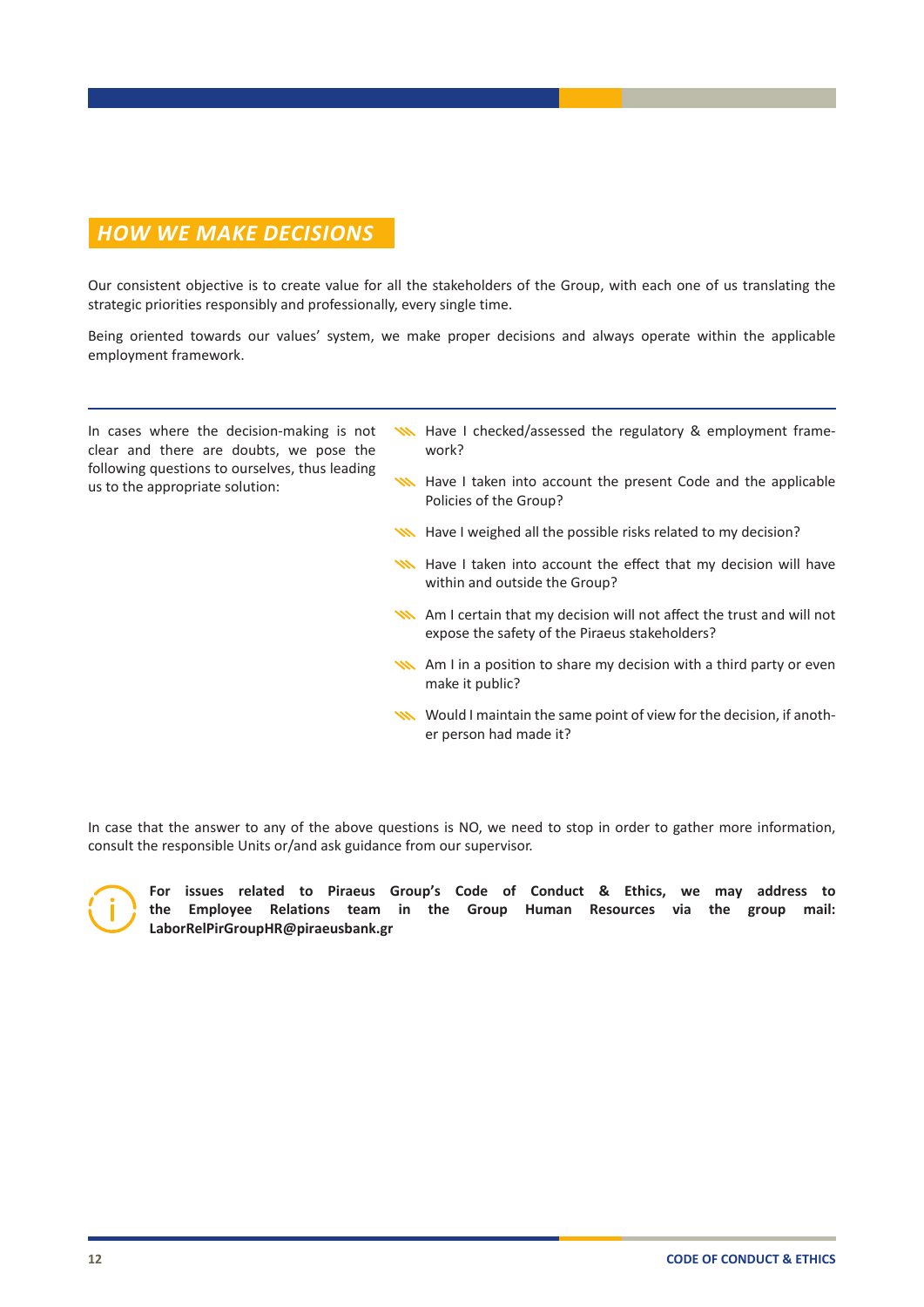# *INFORMATION - PROTECTION - ACTION*

Following our Code of Conduct & Ethics and our Policies, we have the obligation to disclose any observed misconduct through the relevant communication channels for named and anonymous complaints (Whistle Blowing).

Essential and inviolable principle of the Whistle Blowing Policy is the protection of anonymity and the principle of confidentiality of the persons who submit such disclosures.

Piraeus Group is opposed to retaliation actions against any employee who reports or participates in the investigation of breach of the Code of Conduct & Ethics.

Remember that every valid complaint that is submitted on time, protects not only the Group, but also every one of us.

Whistle Blowing communication channels:

- **When** through post in the post office PIRAEUS BANK, PO number 13614, EL.TA. Syntagma, or
- $\sum$  through e-mail in the address whistleblowing@piraeusbank.gr

# *EMPLOYEE ASSISTANCE PROGRAMS (EAPs)*

Our commitment to assure a healthy working environment, is also empowered by the provision of Certified Employee Assistance Programs (EAPs).

EAPs are provided by Hellas EAP, our certified external provider that offers confidential consulting services, aiming to empower and support us and our family members, in all our concerns.